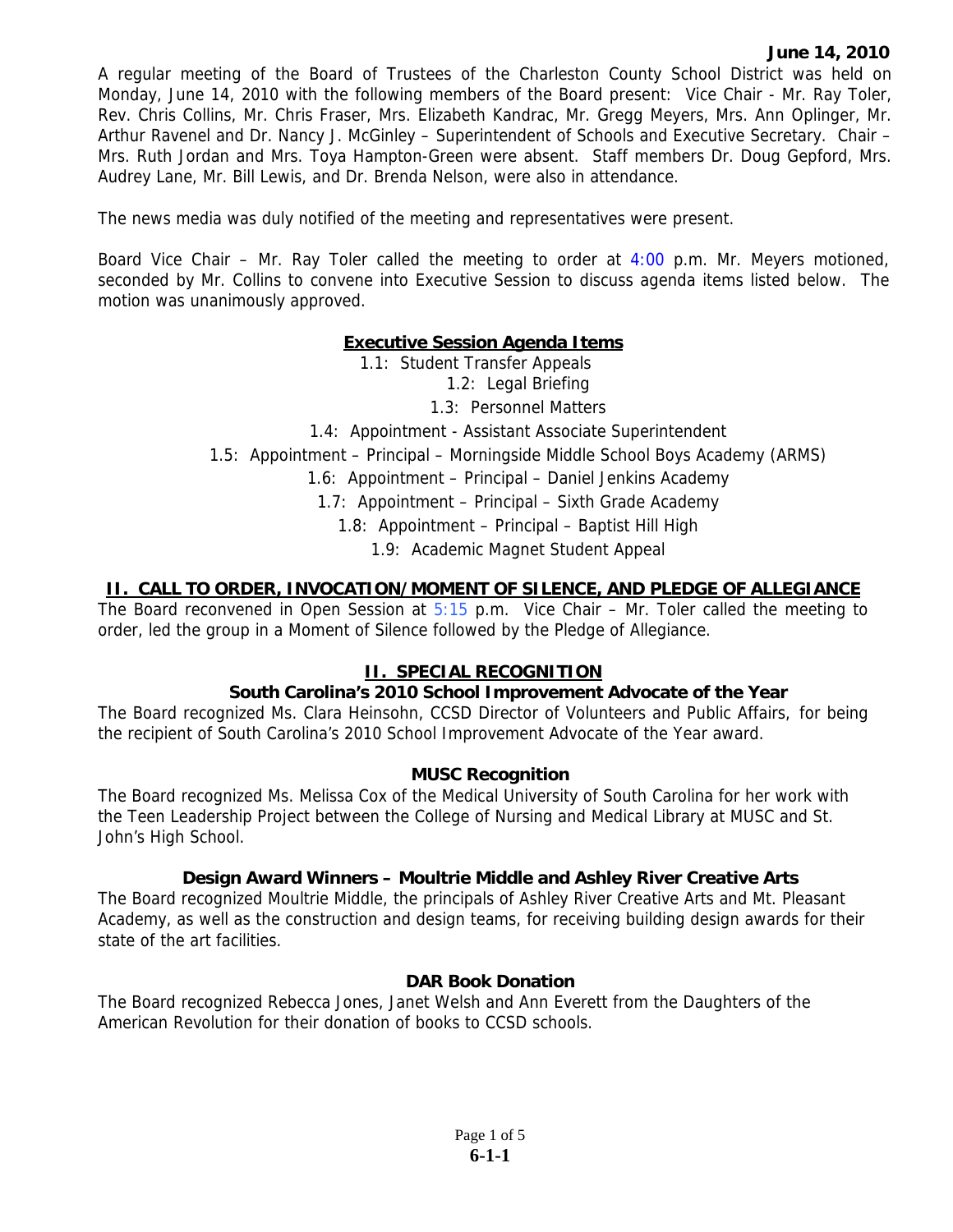### **IV. SUPERINTENDENT'S REPORT**

#### **4.1: Superintendent's Report**

#### Dr. McGinley shared the following:

- She regretfully announced the death of Javonne Washington who was a student at Springfield Elementary then urged parents to take advantage of swimming lessons offered throughout the county.
- Congratulations to the Class of 2010 and those who helped prepare those students for graduation.
- Because the economy is forcing more people to do more with less, many are experiencing emotional and health issues. Administrators will discuss an initiative that deals with the health of staff members at the upcoming Summer Leadership Conference.
- Information was shared on the June 13, 2010 Literacy article in the Post and Courier.
- The FY2011 Budget will be presented to the Board for second reading on June 28, 2010.
- The District is moving forward with Seismic Updates and Rebuilding Plans. The Board received an update last Thursday regarding the same.
- A Public drop-in for the new Jennie Moore Elementary is scheduled from 6pm 7:30pm on Tuesday, June 15, 2010.
- Staff is looking at how the Tax Increment Financing requested by the City would impact CCSD. The district has been asked to amend the King Street Gateway TIF to include the Gaillard Auditorium at no financial impact. However, the second part of the request is to extend the TIF until 2023. While the upgrade of Gaillard Auditorium is commendable, she objects to the extension of the TIF. The Mayor was notified of the objection today.

At this time, Mrs. Oplinger said she was excited about the Literacy information and felt it was moving in the right direction. She also asked when data would be available. Dr. McGinley said last year the district did not have First Grade Academies, just Third and Sixth. Data on those two Academies is forthcoming. Literacy initiatives and clusters are making the most progress. Information will also be provided on sub groups—Special Education and ESL.

Mr. Fraser said he looks forward to getting data which will reveal which areas need help.

# **V. VISITORS, PUBLIC COMMUNICATIONS 5.1: Visitors, Public Communications**

- 1. Ms. Claudia Mazyck read the Governor's proclamation in recognition of Historic Preservation Month.
- 2. Dr. W. Eric Emerson of the SC Historical Society addressed the Board regarding preserving Jennie Moore Elementary as a historical site because it has a tangible link to the Gullah community.
- 3. Mr. George Freeman of the Gullah Heritage Preservation Society said two years ago he requested the Board to turn Jennie Moore Elementary over to the community. He urged the Board to work with the community, the Gullah Heritage Preservation Society, Parks and Recreation, the SC Historical Society and the community to save Jennie More Elementary for historical purposes.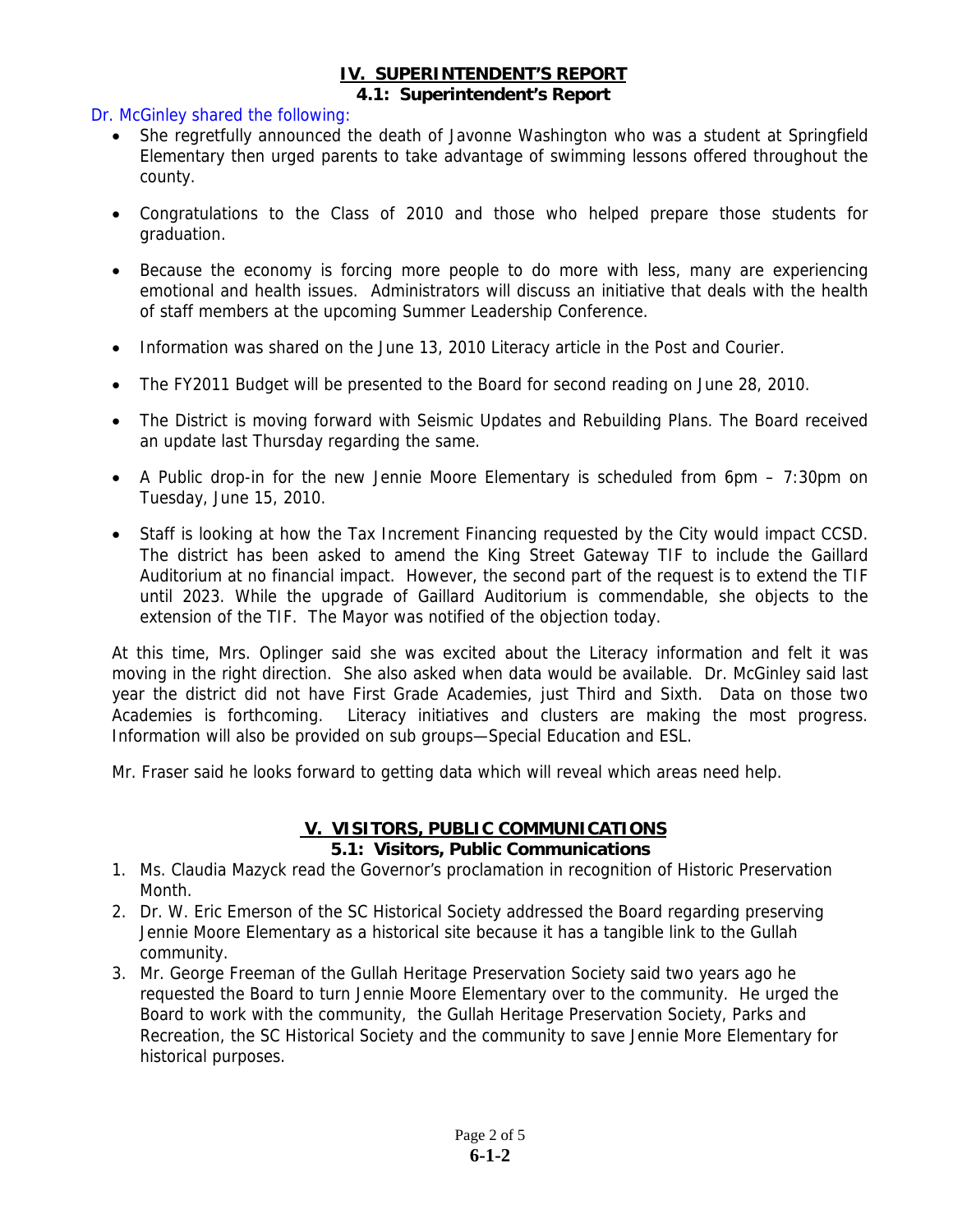- 4. Ms. Kim Poff and Ms. Stacey Podd reminded the Board that Harbor View Elementary conceded earlier to allow another school to be built first. They urged the Board to remember their patience and proceed with the promise to build them a new school.
- 5. Ms. Sarah Mack, Ms. Patricia Miller, Ms. Deborah Grant and Mrs. Daisy Mongo expressed concerns about Frierson Elementary School and a recent decision to move  $5<sup>th</sup>$  and  $6<sup>th</sup>$  grade students to Haut Gap Middle. They urged the Board to keep the school open and not to relocate  $5<sup>th</sup>$  and  $6<sup>th</sup>$  grade students.
- 6. Ms. Cari Goetchens, Assistant Professor, Department of Planning and Landscape Architecture with Clemson University shared information with the Board regarding South Carolina's Equalization Schools and efforts to preserve black schools. Ms. Goetchens urged the Board to reconsider rehabilitation of Jennie Moore.
- 7. Ms. Jennifer Smith expressed concerns regarding rumors of Buist Academy being housed in Oakland Elementary which would postpone the construction of St. Andrews Math and Science by 6-7 years.
- 8. Mr. George Jefakis, Ms. Candace Martin, and Ms. Taylor Pauylder expressed concerns about relocating and rebuilding of Buist Academy.
- 9. Ms. Tracey Thompson, a St. Andrews School of Math and Science School Improvement Council representative urged the Board not the change the plans for them to use the Oakland swing space while their school is being built.
- 10. Ms. Ashley Brown-Marshall and Ms. Elisha Clyburn urged the Board to consider additional traffic if the old Stiles Point facility was used to house Buist Academy.
- 11. Ms. Ellen Fiester-Smalls expressed concerns regarding Garrett Academy's facility.

# **XI. APPROVAL OPEN SESSION AGENDA ITEM**

Mr. Collins motioned, seconded by Mr. Meyers, approval of the Open Session minutes of May 24, 2010. The motion was approved 7-0.

# **6.2: Motions of Executive Session of June 14, 2010**

The Board approved the following motions that were made in Executive Session:

**1.1: Student Transfer Appeals** – The Board approved A, B, G and H student transfer appeals; C, D, E, F, I, J, and K were denied; the Superintendent was directed to investigate safety concerns for student transfer appeal F. The vote was 7-0.

**1.2: Legal Briefing -** General Counsel provided a legal briefing for the Board in Executive Session. No action was taken.

**1.3: Personnel Matters** – The Board received information on Personnel Matters in Executive Session. No action was taken.

**1.4: Appointment – Assistant Superintendent of Elementary Schools Learning Community –** The Board approved the appointment of Ms. Ruth Taylor to the position of Assistant Superintendent of Elementary Schools Learning Community. The motion was approved 7-0.

**1.5: Appointment – Morningside Middle School Boys Academy (ARMS) Principal -** The Board approved the appointment of Dr. Joseph Williams to the position of principal at Morningside Middle School Boys Academy (ARMS). The motion was approved 7-0.

**1.6: Appointment – Daniel Jenkins Academy Principal - The Board approved a motion to** appoint Ms. Jennifer Coker to the position of principal at Daniel Jenkins Academy. The motion was approved 7-0.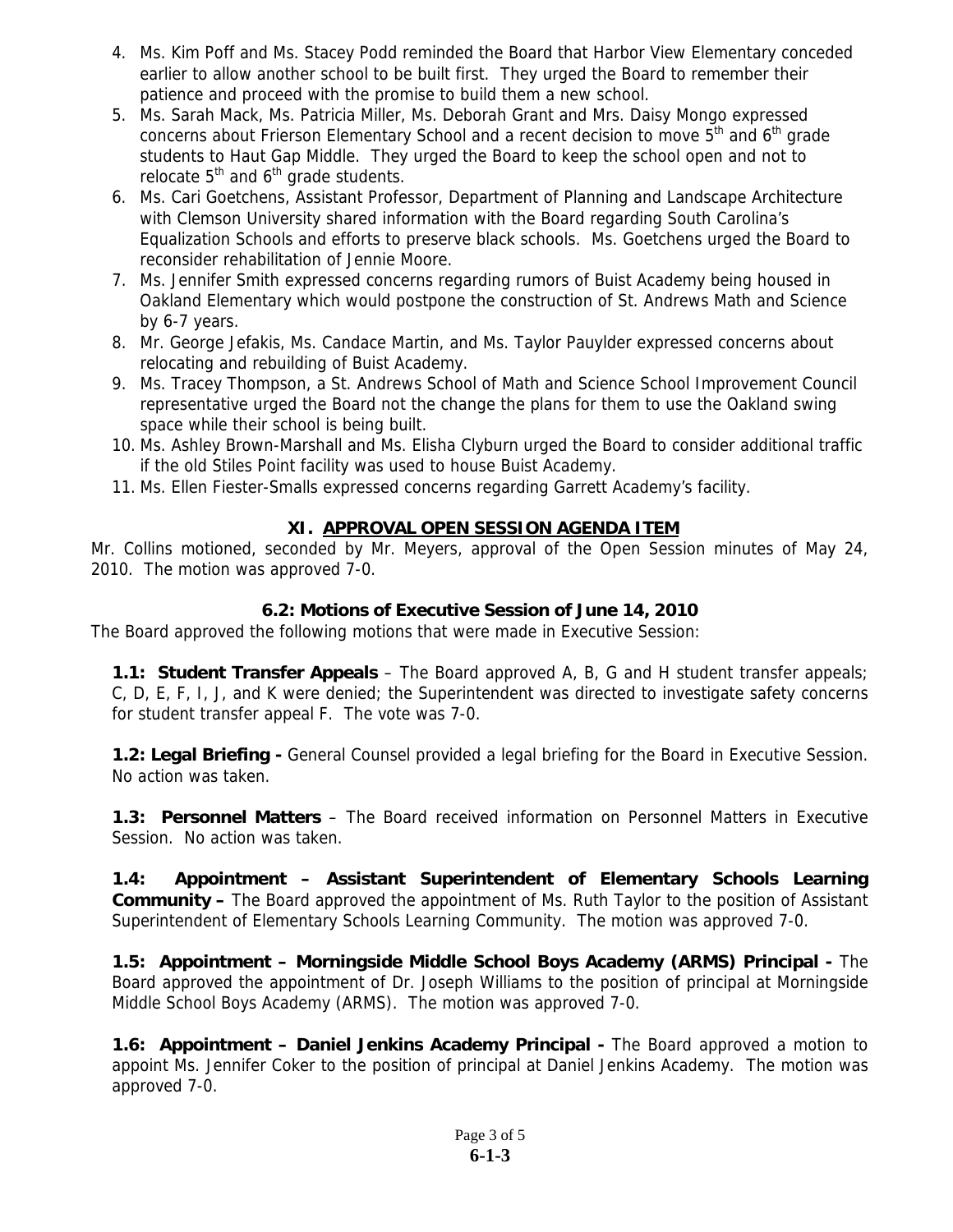**1.7: Appointment – Sixth Grade Academy Principal - The Board approved a** recommendation to appoint Ms. Lawanda Glears to the position of principal at the Sixth Grade Academy. The motion was approved 7-0.

**1.8: Appointment – Baptist Hill High Principal-** The Board approved the appointment of Adrian Busch to the position of principal at Baptist Hill High. The motion was approved 7-0.

**1.9: Academic Magnet Student Appeal -** The Board approved an Academic Magnet Student Appeal, subject to residency and domicile confirmation. The motion was approved 7-0.

### **6.3: Financial Minutes of May 24, 2010**

Mr. Collins motioned, seconded by Mr. Meyers, approval of the financial minutes of May 24, 2010, 2010. The motion was approved 7-0.

### **VII: MANAGEMENT REPORT**

There were no Management Reports to come before the Board at this meeting.

# **VIII: CHARLESTON ACHIEVING EXCELLENCE UPDATE**

### **8.1: Summer Programs – Mr. Tom Widlowski**

Mr. Tom Widlowski, Director of Community Education, presented information to the Board on summer camps and efforts to reinforce learning and show students that learning is fun.

NOTE: Mr. Ravenal left at 6:30 p.m. Therefore, he did not vote on Consent Agenda items.

# **IX**. **POTENTIAL CONSENT AGENDA ITEMS**

**9.1: Approval of Second Reading of Board Policies –** A recommendation to approve the second reading of Board Policies listed below.

- A. GCKAA Voluntary Teacher Transfer
- B. GBEBA Staff Dress Code
- C. KF Community Use of School Facilities
- D. EBBA Prevention of Disease/Infection Transmission

Mr. Fraser motioned, seconded by Mrs. Oplinger, approval of the Second Reading of Board Policies listed above. The motion was approved 6-0.

#### **9.2: Approval of Pilot Courses –** A recommendation to approve Pilot Courses listed below.

- A. HSAP for Math (District)
- B. HSAP Prep for ELA (District)
- C. World Music I and World Music II (James Island Charter)
- D. Introduction to Aeronautical Studies (Stall High)

Mr. Fraser motioned, seconded by Mrs. Oplinger, approval of Pilot Courses listed above. The motion was approved 6-0.

**9.3: Voyager Reading and Math Intervention System** – A recommendation to purchase additional Voyager Reading Intervention Systems for Sixth Grade Academy students significantly below grade level. The funding source is Title II 2010-2011. The amount is \$55,996.00 for three years of materials for six (6) Sixth Grade Academy sites. - Mr. Fraser